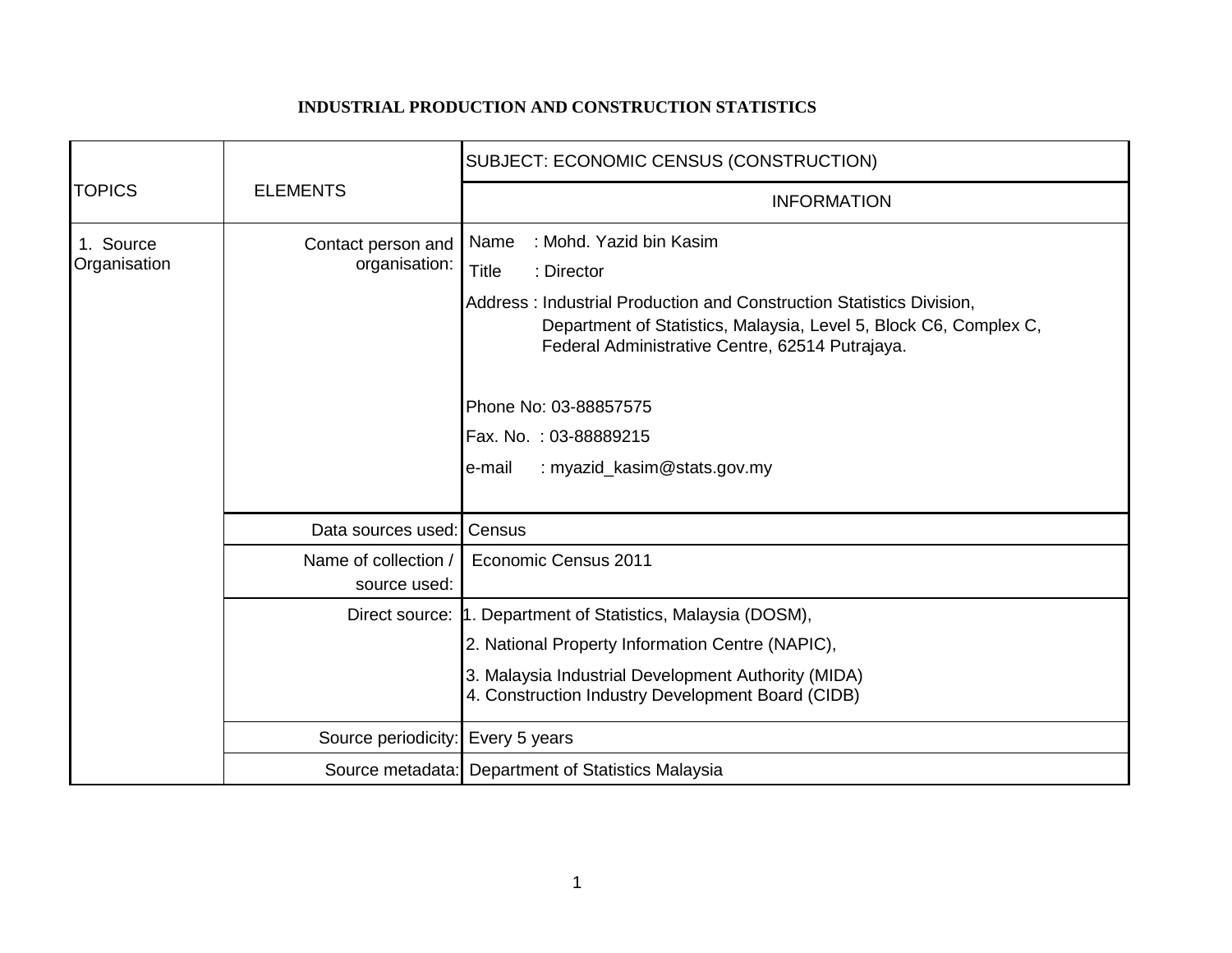|                                                          | Date last input received<br>from source:      | December of the census year                                                                       |
|----------------------------------------------------------|-----------------------------------------------|---------------------------------------------------------------------------------------------------|
| 2. Data<br>Characteristic<br>and Collection              |                                               | Variables collected: Output, input, value added, employment, salaries & wages and value of assets |
|                                                          |                                               | Periodicity: Every 5 years                                                                        |
|                                                          | Reference period: Calendar year               |                                                                                                   |
|                                                          | Base period:   n.a                            |                                                                                                   |
|                                                          | Date last updated: 2016                       |                                                                                                   |
|                                                          | Link to release calendar: n.a                 |                                                                                                   |
|                                                          | Other data characteristics<br>and collection: | n.a                                                                                               |
| 3. Statistical<br>Population and<br>Scope of the<br>Data | Statistical population: Establishments        |                                                                                                   |
|                                                          | Geographical coverage: Malaysia               |                                                                                                   |
|                                                          | Sector coverage: Construction                 |                                                                                                   |
|                                                          |                                               | Institutional coverage: Registered establishments involved in construction activities             |
|                                                          | Item coverage: 72 industries                  |                                                                                                   |
|                                                          |                                               | Population coverage: 113,320 establishments                                                       |
|                                                          | Product coverage:   n.a                       |                                                                                                   |
|                                                          |                                               |                                                                                                   |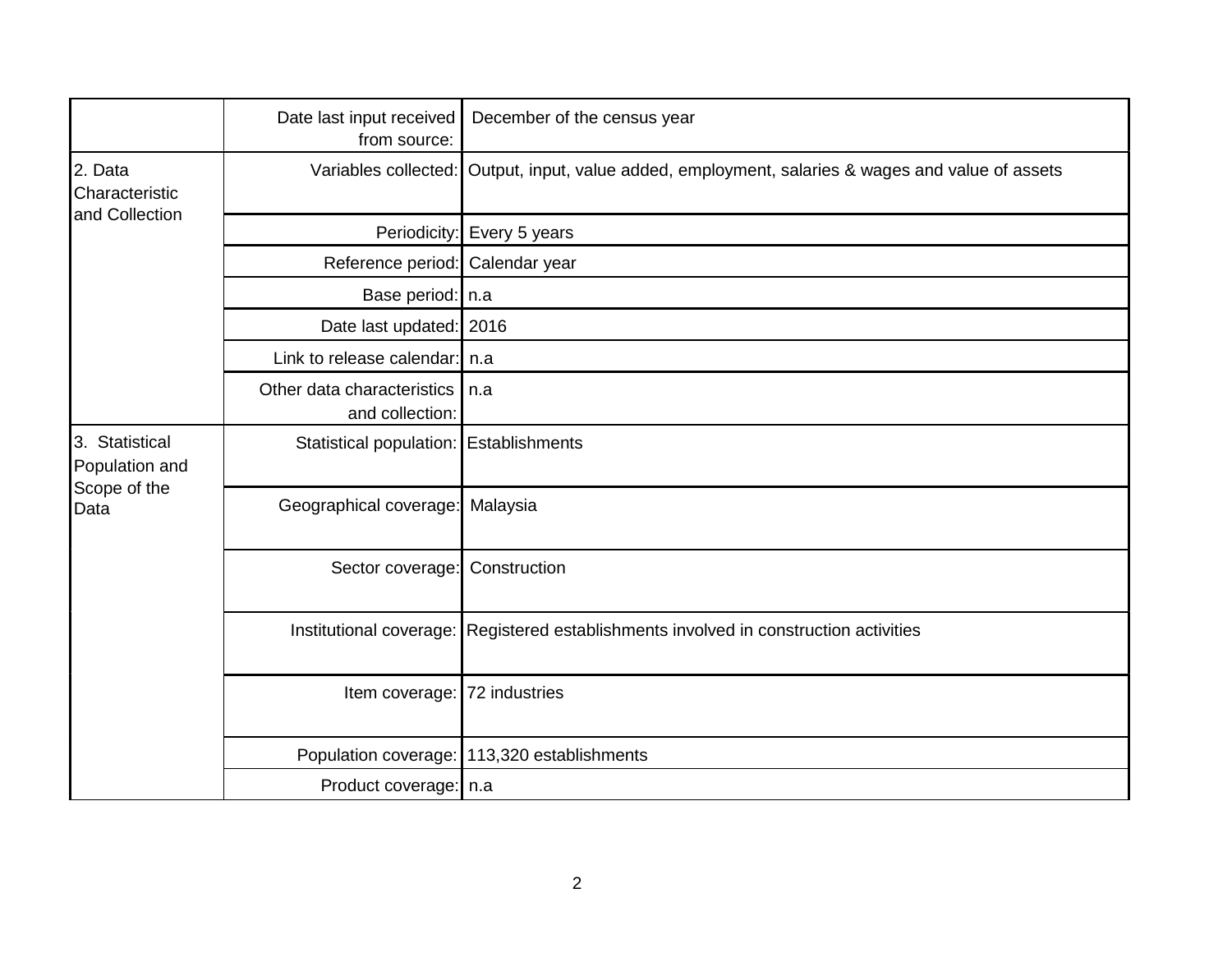| 4. Statistical<br>Concepts and<br>Classifications<br><b>Used</b> | Key statistical concepts<br>used:          | <b>International Recommendations for Construction Statistics</b>    |
|------------------------------------------------------------------|--------------------------------------------|---------------------------------------------------------------------|
|                                                                  | Classifications used:                      | Malaysia Standard Industrial Classification (MSIC), 2000            |
| 5. Statistical<br>Computation                                    | Aggregation and<br>consolidation:          | Industry and national level                                         |
| and<br><b>Dissemination</b>                                      |                                            | Estimation:   Estimation Method for Construction Survey             |
|                                                                  | Transformations:                           | n.a                                                                 |
|                                                                  | Validation:                                | Structure, consistency, range and logical checks                    |
|                                                                  | Index type: $n.a$                          |                                                                     |
|                                                                  | Weights: In.a                              |                                                                     |
|                                                                  | Seasonal adjustment:   n.a                 |                                                                     |
|                                                                  | Other computation and<br>adjustments:      | n.a                                                                 |
|                                                                  | Dissemination formats: Printed and digital |                                                                     |
| 6. Other Aspect                                                  | Recommended uses and<br>limitations:       | n.a                                                                 |
|                                                                  | History                                    | a. The first census was for the reference year 1963.                |
|                                                                  |                                            | Census: Reference year 1963, 1968, 1973, 1981, 1993, 1996 and 2005. |